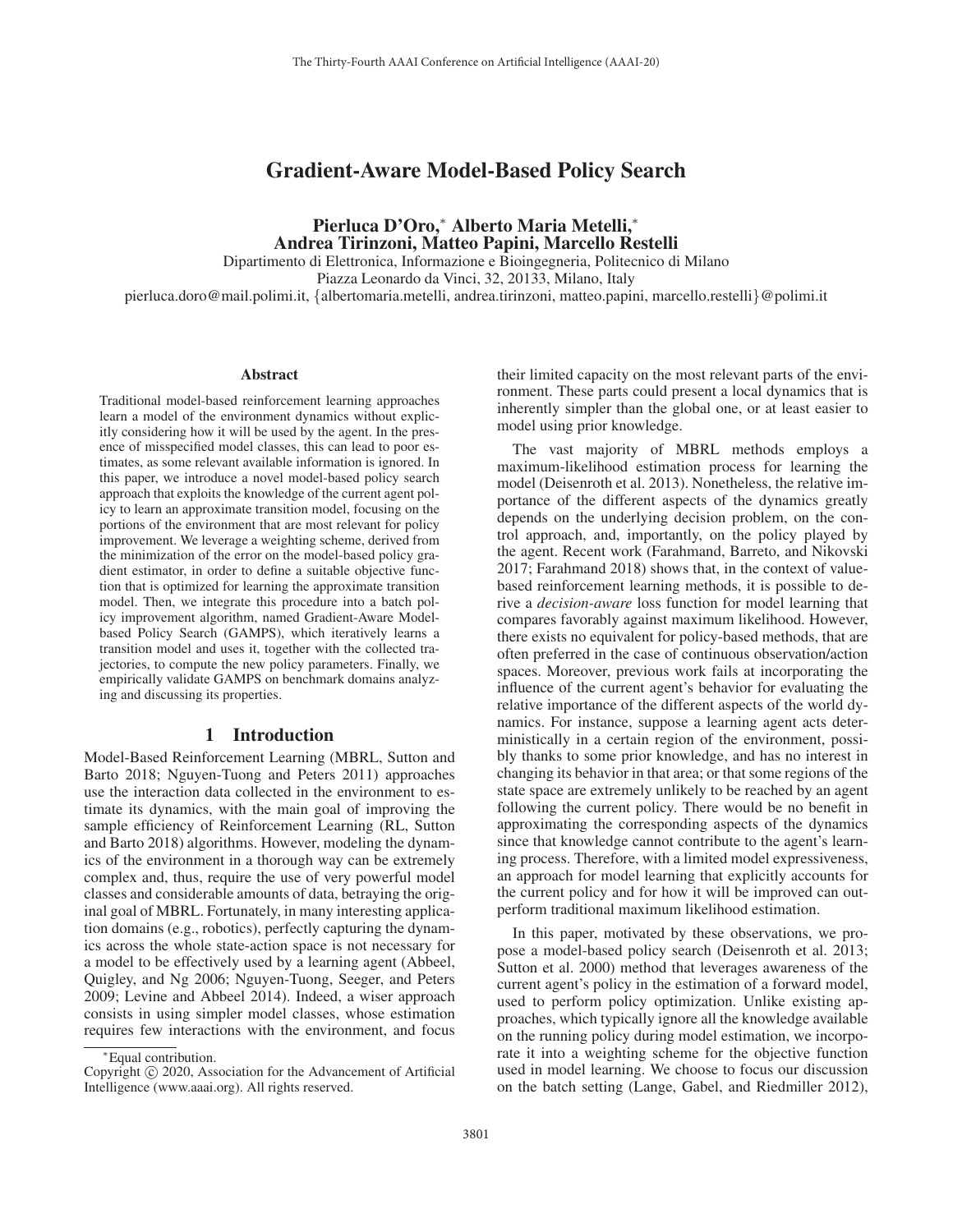due to its particular real-world importance. Nonetheless, extensions to the interactive scenario can be easily derived. The contributions of this paper are theoretical, algorithmic and experimental. After having introduced our notation and the required mathematical preliminaries (Section 2), we formalize the concept of *Model-Value-based Gradient* (MVG), an approximation of the policy gradient that combines real trajectories along with a value function derived from an estimated model (Section 3). MVG allows finding a compromise between the large variance of a Monte Carlo gradient estimate and the bias of a full model-based estimator. Contextually, we present a bound on how the bias of the MVG is related to the choice of an estimated transition model. In Section 4, we derive from this bound an optimization problem to be solved, using samples, to obtain a gradient-aware forward model. Then, we integrate it into a batch policy optimization algorithm, named *Gradient-Aware Model-based Policy Search* (GAMPS), that iteratively uses samples to learn the approximate forward model and to estimate the gradient, used to perform the policy improvement step. After that, we present a finite-sample analysis for the single step of GAMPS (Section 5), that highlights the advantages of our approach when considering simple model classes. Finally, after reviewing related work in model-based policy search and decision-aware MBRL areas (Section 6), we empirically validate GAMPS against model-based and modelfree baselines, and discuss its peculiar features (Section 7). The proofs of all the results presented in the paper are reported in Appendix.<sup>1</sup>

## 2 Preliminaries

A discrete-time Markov Decision Process (MDP, Puterman 2014) is described by a tuple  $\mathcal{M} = (\mathcal{S}, \mathcal{A}, r, p, \mu, \gamma)$ , where  $S$  is the space of possible states,  $A$  is the space of possible actions,  $r(s, a)$  is the reward received by executing action a in state s,  $p(\cdot|s, a)$  is the transition model that provides the distribution of the next state when performing action a in state s,  $\mu$  is the distribution of the initial state and  $\gamma \in [0, 1)$  is a discount factor. When needed, we assume that  $r$  is known, as common in domains where MBRL is employed (e.g., robotic learning (Deisenroth and Rasmussen 2011)), and that rewards are uniformly bounded by  $|r(s, a)| \le R_{\text{max}} < +\infty$ . The behavior of an agent is described by a policy  $\pi(\cdot|s)$  that provides the distribution over the action space for every state s. Given a state-action pair  $(s, a)$  we define the action-value function (Sutton and Barto 2018), or Q-function, as  $Q^{\pi,p}(s, a)$  =  $r(s, a) + \gamma \int_{\mathcal{S}} p(s'|s, a) \int_{\mathcal{A}} \pi(a'|s') Q^{\pi, p}(s', a') ds' da'$  and the state-value function, or V-function, as  $V^{\pi,p}(s)$  =  $\mathbb{E}_{a \sim \pi(\cdot|s)}[Q^{\pi,p}(s,a)]$ , where we made explicit the dependence on the policy  $\pi$  and on the transition model p. The goal of the agent is to find an optimal policy  $\pi^*$ , i.e., a policy that maximizes the *expected return*:  $J^{\pi,p} = \mathbb{E}_{s_0 \sim \mu} [V^{\pi,p}(s_0)].$ 

We consider a batch setting (Lange, Gabel, and Riedmiller 2012), in which the learning is performed on a previously collected dataset  $\mathcal{D} = {\left\{ {\tau^{i}} \right\}_{i=1}^{N}} =$ 

 $\left\{ \left( s_0^i, a_0^i, s_1^i, a_1^i, ..., s_{T_i-1}^i, a_{T_i-1}^i, s_{T_i}^i \right) \right\}_{i=1}^N$  of N independent trajectories  $\tau^i$  each composed of T, transitions and dent trajectories  $\tau^{i}$ , each composed of  $T_{i}$  transitions, and further interactions with the environment are not allowed. The experience is generated by an agent that interacts with the environment, following a *known* behavioral policy  $\pi_b$ . We are interested in learning a parameterized policy  $\pi_{\theta}$  (for which we usually omit the parameter subscript in the notation) that belongs to a parametric space of stochastic differentiable policies  $\Pi_{\Theta} = {\pi_{\theta} : \theta \in \Theta \subseteq \mathbb{R}^d}$ . In this case, the gradient of the expected return w.r.t. *θ* is provided by the *policy gradient theorem* (PGT) (Sutton et al. 2000; Sutton and Barto 2018):

$$
\nabla_{\theta} J(\theta) = \frac{1}{1 - \gamma} \int_{\mathcal{S}} \int_{\mathcal{A}} \delta_{\mu}^{\pi, p}(s, a) \nabla_{\theta} \log \pi(a|s) \qquad (1)
$$

$$
\times Q^{\pi, p}(s, a) \, \text{d} s \, \text{d} a,
$$

where  $\delta_{\mu}^{\pi, p}(s, a)$  is the  $\gamma$ -discounted state-action distribution (Sutton et al. 2000), defined as  $\delta_{\mu}^{\pi, p}(s, a)$  =  $(1 - \gamma) \sum_{t=0}^{+\infty} \gamma^t Pr(s_t = s, a_t = a | \mathcal{M}, \pi)$ . We call  $\nabla s \log \pi(a|s)$  the scare of the policy  $\pi$  when executing  $\nabla_{\theta} \log \pi(a|s)$  the *score* of the policy  $\pi$  when executing action a in state s. Furthermore, we denote with  $\delta_{s',a'}^{\pi,p}(s,a)$ the state-action distribution under policy  $\pi$  and model p when the environment is deterministically initialized by executing action a' in state s' and with  $\zeta_n^{\pi,p}(\tau)$  the probability density function of a trajectory  $\tau$ . In batch policy optimization, the policy gradient is typically computed for a policy  $\pi$  that is different from the policy  $\pi_b$  having generated the data (*off-policy* estimation (Precup, Sutton, and Singh 2000)). To correct for the distribution mismatch, we employ *importance sampling* (Kahn and Marshall 1953; Owen 2013), re-weighing the transitions based on the probability of being observed under the policy  $\pi$ . Namely, we define the importance weight relative to a subtrajectory  $\tau_{t':t''}$  of  $\tau$ , occurring from time  $t'$  to  $t''$ , and to policies  $\pi$ and  $\pi_b$  as  $\rho_{\pi/\pi_b}(\tau_{t':t''}) = \frac{\zeta_{\mu}^{\pi,p}(\tau_{t':t''})}{\zeta_{\mu}^{\pi_b,p}(\tau_{t':t''})} = \prod_{t=t'}^{t''} \frac{\pi(a_t|s_t)}{\pi_b(a_t|s_t)}.$ 

## 3 Model-Value-based Gradient

The majority of the model-based policy search approaches employ the learned forward model for generating rollouts, which are used to compute an improvement direction  $\nabla_{\theta}J(\theta)$  either via likelihood-ratio methods or by propagating gradients through the model (Deisenroth and Rasmussen 2011). Differently from these methods, we consider an approximation of the gradient, named *Model-Valuebased Gradient* (MVG), defined as follows.

Definition 3.1. *Let* p *be the transition model of a Markov Decision Process Μ,* Π<sub>Θ</sub> *a parametric space of stochastic differentiable policies,* P *a class of transition models. Given*  $\pi \in \Pi_{\Theta}$  *and*  $\hat{p} \in \mathcal{P}$ *, the* Model-Value-based Gradient (MVG) is defined as: (MVG) *is defined as:*

$$
\nabla_{\theta}^{\text{MVG}} J(\theta) = \frac{1}{1 - \gamma} \int_{\mathcal{S}} \int_{\mathcal{A}} \delta_{\mu}^{\pi, p}(s, a) \nabla_{\theta} \log \pi(a|s) \nightharpoonup \chi Q^{\pi, \widehat{p}}(s, a) \text{dsda.}
$$
 (2)

Thus, the MVG employs experience collected in the real environment p, i.e., sampling from  $\delta_n^{\pi,p}(s, a)$ , and uses the

<sup>&</sup>lt;sup>1</sup>The full version of the paper, including the appendix, is available at *https://arxiv.org/abs/1909.04115*.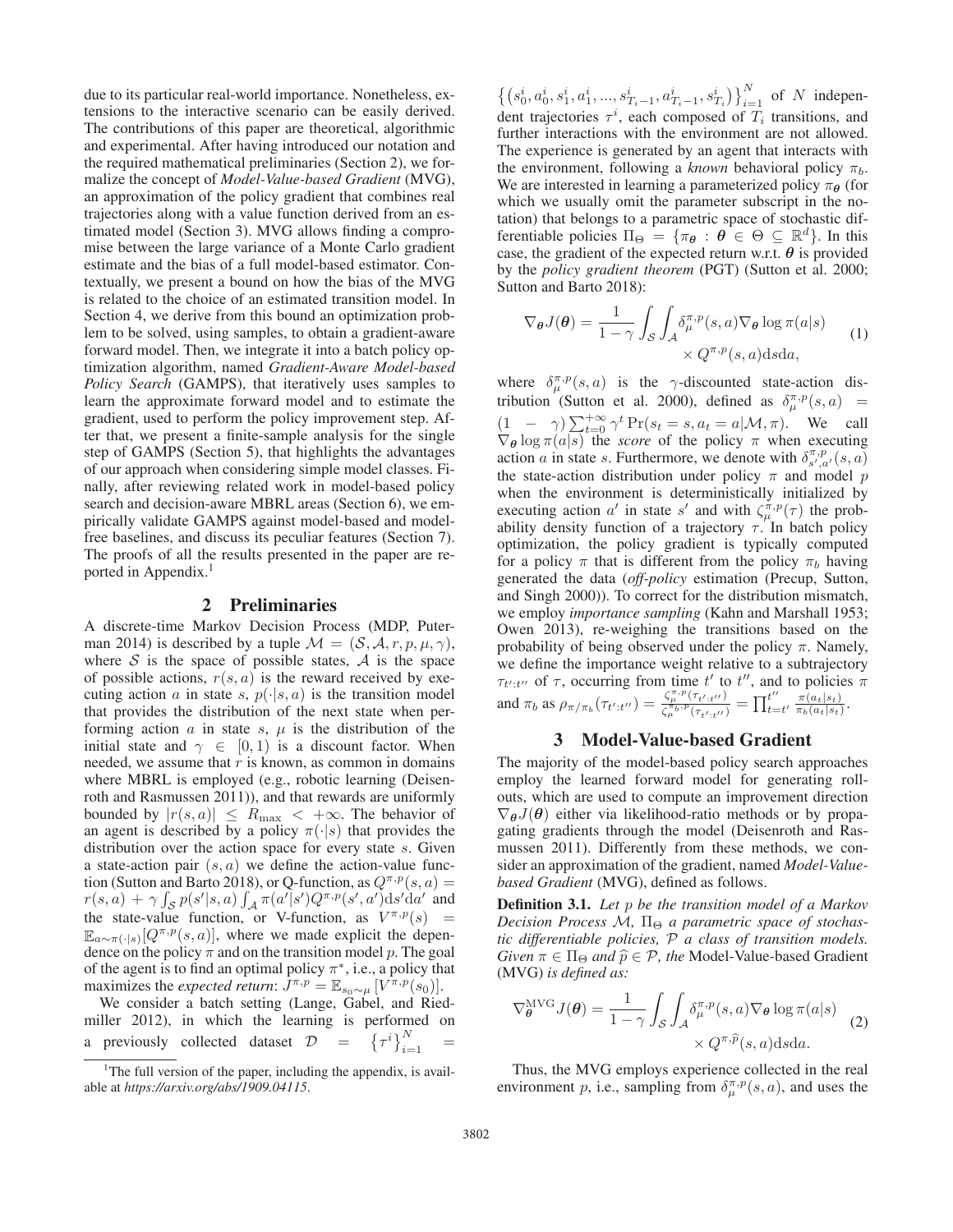generative power of the estimated transition kernel  $\hat{p}$  in the computation of an approximate state-action value function  $Q^{\pi,\hat{p}}$  only. In this way, it is possible to find a compromise becomputation of an approximate state-action value function  $Q^{\pi,p}$  only. In this way, it is possible to find a compromise between a full model-based estimator, in which the experience  $Q^{\pi,\hat{p}}$  only. In this way, it is possible to find a compromise be-<br>tween a full model-based estimator, in which the experience<br>is directly generated from  $\delta_{\mu}^{\pi,\hat{p}}$  (Deisenroth and Rasmussen 2011; Deisenroth et al. 2013), and a Monte Carlo estimator (e.g., GPOMDP (Baxter and Bartlett 2001)) in which also the Q-function is computed from experience collected in the real environment. Therefore, the MVG limits the bias effect the Q-function is computed from experience collected in the<br>real environment. Therefore, the MVG limits the bias effect<br>of  $\hat{p}$  to the Q-function approximation  $Q^{\pi,\hat{p}}$ .<sup>2</sup> At the same<br>is the samellar unit and  $Q^{\pi$ time, it enjoys a smaller variance w.r.t. a Monte Carlo estimator, especially in an off-policy setting, as the Q-function is no longer estimated from samples but just approximated using  $\hat{p}$ . Existing approaches can be interpreted as MVG. For instance, the ones based on model-based value expansion (Feinberg et al. 2018; Buckman et al. 2018), that use a fixed-horizon unrolling of an estimated forward model for obtaining a better value function in an actor-critic setting.

A central question concerning Definition 3.1, is how the choice of  $\hat{p}$  affects the quality of the gradient approximation, i.e., how much bias an MVG introduces in the gradient approximation. To this end, we bound the approximation error by the expected KL-divergence between  $p$  and  $\hat{p}$ .

**Theorem 3.2.** *Let*  $q \in [1, +\infty]$  *and*  $\hat{p} \in \mathcal{P}$ *. Then, the*  $L^q$ -<br>power of the difference between the poliny anglicat  $\nabla L(\mathbf{q})$ *norm of the difference between the policy gradient* ∇*θ*J(*θ*) and the corresponding MVG  $\nabla_{\theta}^{MVG} J(\theta)$  can be upper *bounded as:*

$$
\begin{aligned} \left\| \nabla_{\theta} J(\theta) - \nabla_{\theta}^{\text{MVG}} J(\theta) \right\|_{q} &\leq \frac{\gamma \sqrt{2} Z R_{\text{max}}}{(1 - \gamma)^{2}} \\ &\times \sqrt{\mathop{\mathbb{E}}_{s, a \sim \eta_{\mu}^{\pi, p}} \left[ D_{KL}(p(\cdot | s, a) || \widehat{p}(\cdot | s, a)) \right]}, \end{aligned}
$$

*where*

$$
\eta_{\mu}^{\pi,p}(s,a) = \int_{\mathcal{S}} \int_{\mathcal{A}} \nu_{\mu}^{\pi,p}(s',a') \delta_{s',a'}^{\pi,p}(s,a) \mathrm{d}s' \mathrm{d}a'
$$

*is a probability distribution over* S×A*, with*  $\nu_{\mu}^{\pi, p}(s', a') = \frac{1}{Z} \delta_{\mu}^{\pi, p}(s', a') \left\|\nabla_{\theta} \log \pi_{\theta}(a' | s')\right\|_{q}$  and  $Z = |$  $\sum_{\mathcal{S}} \int_{\mathcal{A}} \delta_{\mu}^{\pi, p}(s', \alpha') \, \|\nabla_{\theta} \log \pi_{\theta}(a'|s')\|_{q} \, \mathrm{d}s' \mathrm{d}a' \text{ both not}$ depending on  $\widehat{p}^3$ 

*Proof Sketch.* Since  $Q^{\pi, p}(s, a) = \int \delta_{s, a}^{\pi, p}(s', a') r(s', a')$  $ds'da'$ , we bound the Q-function difference with  $\|\delta^{\pi,p} - \delta^{\pi,\hat{p}}\|$  The latter is upper bounded with *Proof Sketch.* Since  $Q^{\pi,p}(s, a) = \int \delta_{s,a}^{\pi,p}(s', a')r(s', a')$ <br>  $ds'da',$  we bound the Q-function difference with  $\left\|\delta_{s,a}^{\pi,p} - \delta_{s,a}^{\pi,p}\right\|_1$ . The latter is upper bounded with  $\|p(s', a') - \hat{p}(s', a')\|$ . The result follows from  $||p(\cdot|s', a') - \widehat{p}(\cdot|s', a')||_1$ . The result follows from Pinsker's inequality inequality.

Similarly to what was noted for other forms of decisionaware MBRL (Farahmand, Barreto, and Nikovski 2017), a looser bound in which the expectation on the KL-divergence is taken under  $\delta_{\mu}^{\pi,p}$  can be derived (see Appendix). This motivates the common maximum likelihood approach. However, our bound is tighter and clearly shows that not all collected transitions have the same relevance when learning a model that is used in estimating the MVG. Overall, the most important (s, a) pairs are those that are *likely to be reached from the policy starting from high gradient-magnitude stateaction pairs*.

# 4 Gradient-Aware Model-based Policy Search

Inspired by Theorem 3.2, we propose a policy search algorithm that employs an MVG approximation, combining trajectories generated in the real environment together with a model-based approximation of the Q-function obtained with the estimated transition model  $\hat{p}$ . The algorithm, *Gradient-*<br>Aways *Model hazed Delim: Seamh (GAMPS)*, consists of *Aware Model-based Policy Search* (GAMPS), consists of three steps: learning the model  $\hat{p}$  (Section 4.1), computing<br>the value function  $O^{\pi,\hat{p}}$  (Section 4.2) and underties the pol-Aware Model-based Policy Search (GAMPS), consists of three steps: learning the model  $\hat{p}$  (Section 4.1), computing the value function  $Q^{\pi,\hat{p}}$  (Section 4.2) and updating the policy using the estimated gradient  $\nabla_{\theta} J(\theta)$  (Section 4.3).

# 4.1 Learning the Transition Model

To learn  $\hat{p}$ , we aim at minimizing the bound in Theorem 3.2,<br>over a close of transition models  $\hat{p}$ , using the trajectories over a class of transition models  $P$ , using the trajectories D collected with  $\zeta_{\mu}^{\pi_b,p}$ . However, to estimate an expected value computed over  $\eta_u^{\pi,p}$ , as in Theorem 3.2, we face two problems. First, the policy mismatch between the behavioral policy  $\pi_b$  used to collect D and the current agent's policy  $\pi$ . This can be easily addressed by using importance sampling. Second, given a policy  $\pi$  we need to be able to compute the expectations over  $\eta_u^{\pi,p}$  using samples from  $\zeta_u^{\pi,p}$ . In other words, we need to reformulate the expectation over  $\eta_u^{\pi, p}$  in terms of expectation over trajectories. To this end, we provide the following general result.

**Lemma 4.1.** *Let*  $\pi$  *and*  $\pi_b$  *be two policies such that*  $\pi \ll \pi_b$  $(\pi$  *is absolutely continuous w.r.t. to*  $\pi_b$ *). Let*  $f : S \times A \rightarrow$  $\mathbb{R}^k$  be an arbitrary function defined over the state-action *space. Then, it holds that:*

$$
\mathop{\mathbb{E}}_{s,a \sim \eta_{\mu}^{\pi, p}} [f(s, a)] = \frac{(1 - \gamma)^2}{Z} \mathop{\mathbb{E}}_{\tau \sim \zeta_{\mu}^{\pi_{b}, p}} \Big[ \sum_{t=0}^{+\infty} \gamma^t \rho_{\pi/\pi_b}(\tau_{0:t}) + \sum_{l=0}^{t} \|\nabla_{\theta} \log \pi(a_l|s_l)\|_q f(s_t, a_t) \Big].
$$

 $l=0$ <br>To specialize Lemma 4.1 for our specific case, we just set  $f(s, a) = D_{KL}(p(\cdot|s, a)||\widehat{p}(\cdot|s, a))$ . Note that Z is independent from  $\widehat{\mathfrak{D}}$  and thus it can be ignored in the minimization dent from  $\hat{p}$  and thus it can be ignored in the minimization<br>measured in the KL diverses is interested in procedure. Furthermore, minimizing the KL-divergence is equivalent to maximizing the log-likelihood of the observed transitions. Putting everything together, we obtain the objective:

$$
\widehat{p} \in \underset{\overline{p} \in \mathcal{P}}{\arg \max} \frac{1}{N} \sum_{i=1}^{N} \sum_{t=0}^{T_i - 1} \omega_t^i \log \overline{p} \left( s_{t+1}^i | s_t^i, a_t^i \right),
$$
\n
$$
\omega_t^i = \gamma^t \rho_{\pi/\pi_b}(\tau_{0:t}^i) \sum_{l=0}^{t} \left\| \nabla_{\theta} \log \pi(a_l^i | s_l^i) \right\|_q.
$$
\n(3)

 $2$ It is worth noting that when the environment dynamics can be approximated *locally* with a simple model or some prior knowledge on the environment is available, selecting a suitable approximator  $\hat{p}$  for the transition model is easier than choosing an appropriate function approximator for a critic in an actor-critic architecture.

<sup>&</sup>lt;sup>3</sup>We need to assume that  $Z > 0$  in order for  $\eta_{\mu}^{\pi, p}$  to be well-<br>ned. This is not a limitation, as if  $Z = 0$ , then  $\nabla_{\alpha}J(\theta) = 0$ defined. This is not a limitation, as if  $Z = 0$ , then  $\nabla_{\theta}J(\theta) = 0$ <br>and there is no need to define  $n^{\pi, p}$  in this case and there is no need to define  $\eta_{\mu}^{\pi,p}$  in this case.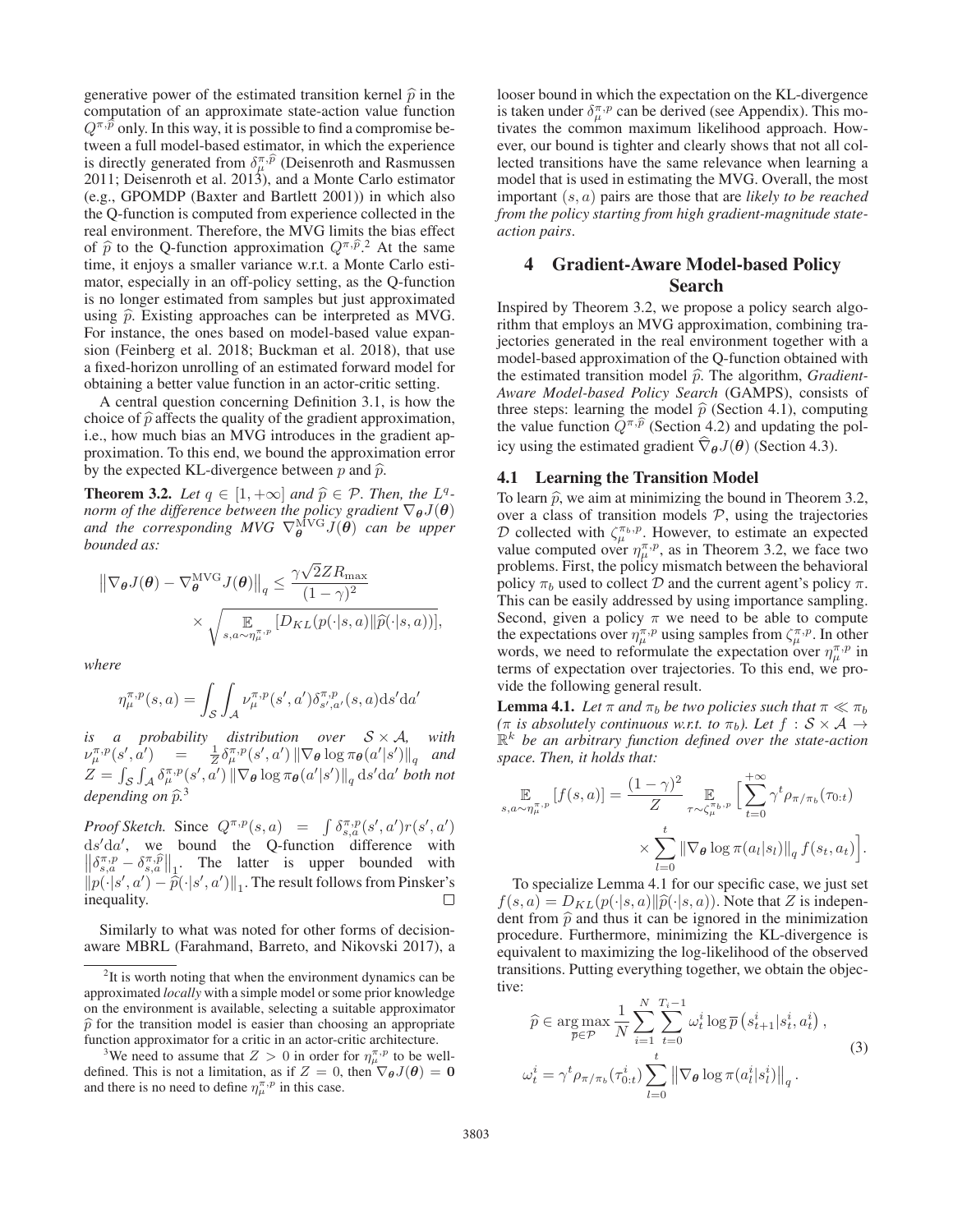The factors contained in the weight  $\omega_t^i$  accomplish three goals in weighting the transitions. The discount factor  $\gamma^t$ encodes that later transitions are exponentially less important in the gradient computation. The importance weight  $\rho_{\pi/\pi_b}(\tau_{0:t}^i)$  is larger for the transitions that are more likely<br>to be generated by the current policy  $\pi$ . This incorporates to be generated by the current policy  $\pi$ . This incorporates a key consideration into model learning: since the running policy  $\pi$  can be quite different from the policy that generated the data  $\pi_b$ , typically very explorative (Deisenroth et al. 2013), an accurate approximation of the dynamics for the regions that are rarely reached by the current policy is not useful. Lastly, the factor  $\sum_{l=0}^{t} ||\nabla_{\theta} \log \pi (a_l^i | s_l^i) ||_q$  favors those transitions that occur at the end of a subtrajectory  $\tau_{0:t}$  with a high cumulative score-magnitude. This score accumulation resembles the expression of some model-free gradient estimators (Baxter and Bartlett 2001). Intuitively, the magnitude of the score of a policy is related to its *opportunity to be improved*, i.e., the possibility to change the probability of actions. Our gradient-aware weighting scheme encourages a better approximation of the dynamics for states and actions found in trajectories that can potentially lead to the most significant improvements to the policy.

### 4.2 Computing the value function

The estimated transition model  $\hat{p}$  can be used to compute the existent value function  $Q\hat{x}\hat{p}$  for any nation  $T$  This emportunity **4.2 Computing the value of**<br>The estimated transition mo<br>action-value function  $Q^{\pi,\hat{p}}$ action-value function  $Q^{\pi,\hat{p}}$  for any policy  $\pi$ . This amounts to *evaluating* the current policy using  $\hat{p}$  instead of the actual<br>transition probability learned  $\hat{p}$ . In the access of finite MDPs transition probability kernel  $p$ . In the case of finite MDPs, the evaluation can be performed either in closed form or in an iterative manner via dynamic programming (Bellman and others 1954; Sutton and Barto 2018). For continuous in an iterative manner via dynamic programming (Bellman and others 1954; Sutton and Barto 2018). For continuous MDPs,  $Q^{\pi,\hat{p}}$  cannot, in general, be represented exactly. A first approach consists of employing a function approximator  $Q \in \mathcal{Q}$  and applying approximate dynamic programming (Bertsekas et al. 1995). However, this method requires a proper choice of a functional space  $Q$  and the definition of the regression targets, which should be derived using the estimated model  $\hat{p}$  (Ernst, Geurts, and Wehenkel 2005;<br>Biodmillar 2005), negatively introducing further high Riedmiller 2005), possibly introducing further bias.

We instead encourage the use of  $\hat{p}$  as a generative model<br>the solar purpose of entropy institute  $Q\bar{x}\hat{y}$ . Becalling that Riedmiller 2005), possibly introducing further bias.<br>We instead encourage the use of  $\hat{p}$  as a generative model<br>for the sole purpose of approximating  $Q^{\pi,\hat{p}}$ . Recalling that we will use Q to estimate the policy gradient from the available trajectories, we can just obtain a Monte Carlo approxwe will use  $\hat{Q}$  to<br>able trajectories,<br>imation of  $Q^{\pi,\hat{p}}$ imation of  $Q^{\pi,\tilde{p}}$  on the fly, in an unbiased way, averaging the return from a (possibly large) number  $M$  of imaginary

trajectories obtained from the estimated model 
$$
\hat{p}
$$
:  
\n
$$
\hat{Q}(s, a) = \frac{1}{M} \sum_{j=1}^{M} \sum_{t=0}^{T_j - 1} \gamma^t r(s_t^j, a_t^j), \quad \tau^j \sim \zeta_{s,a}^{\pi, \hat{p}}.
$$
\n(4)

This approach has the advantage of avoiding the harsh choice of an appropriate model class  $Q$  and the definition of the regression targets, while providing an unbiased estimate for the quantity of interest.

# 4.3 Estimating the policy gradient

**4.3** Estimating the policy gradient<br>After computing  $Q^{\pi,\hat{p}}$  (or some approximation  $\hat{Q}$ ), all the gathered information can be used to improve policy  $\pi$ . As

#### Algorithm 1 Gradient-Aware Model-based Policy Search

**Input:** Trajectory dataset  $\mathcal{D}$ , behavior policy  $\pi_b$ , initial parameters  $\theta_0$ , step size schedule  $(\alpha_k)_{k=0}^{K-1}$ <br>1: for  $k=0,1\ldots K-1$  do.

1: for  $k = 0, 1, ..., K - 1$  do<br>2:  $\triangleright$  Learn  $\hat{p}$  (Section 4.1) 3:  $\omega_{t,k}^i \leftarrow \gamma^t \rho_{\pi_{\theta_k}/\pi_b}(\tau_{0:t}^i) \sum_{l=0}^t \|\nabla_{\theta} \log \pi_{\theta_k}(a_t^i | s_t^i) \|_q$ 4:  $\hat{p}_k \leftarrow \arg \max_{\overline{p} \in \mathcal{P}} \frac{1}{N} \sum_{i=1}^N \sum_t \omega_{t,k}^i \log \overline{p}(s_{t+1}^i | s_t^i, a_t^i)$ 5:  $\triangleright$  Compute Q (Section 4.2) 6: Generate M trajectories for each  $(s, a)$  using  $\hat{p}_k$ <br>  $\hat{c}_k$  =  $\hat{c}_k$  =  $\sum_{k=1}^{N} \sum_{k=1}^{T_i-1} f_{k}(s_i, i)$ 7:  $\hat{Q}_k(s, a) = \frac{1}{M} \sum_{j=1}^{M} \sum_{t=0}^{T_j - 1} \gamma^t r(s_t^j, a_t^j)$ <br>8:  $\triangleright$  Improve Policy (Section 4.3) 9:  $\widehat{\nabla}_{\theta} \widetilde{J}(\theta_k) \leftarrow \frac{1}{N} \sum_{i=1}^{N} \sum_{t=0}^{T_i-1} \gamma^t \rho_{\pi_{\theta_k}/\pi_b}(\tau_{0:t}^i) \times$  $\times \nabla_{\boldsymbol{\theta}} \log \pi_{\boldsymbol{\theta}_k}(a_t^i|s_t^i) \widehat{Q}_k(s_t^i,a_t^i)$ 10:  $\theta_{k+1} \leftarrow \theta_k + \alpha_k \nabla_{\theta} J(\theta_k)$ <br>11: end for 11: end for

we are using a *model-value-based gradient*, the trajectories we will use have been previously collected in the real environment. Furthermore, the data have been generated by a possibly different policy  $\pi_b$ , and, to account for the difference in the distributions, we need importance sampling again. Therefore, by writing the sample version of Equation (2) we obtain:

$$
\widehat{\nabla}_{\boldsymbol{\theta}} J(\boldsymbol{\theta}) = \frac{1}{N} \sum_{i=1}^{N} \sum_{t=0}^{T_i - 1} \gamma^t \rho_{\pi/\pi_b}(\tau_{0:t}^i) \nabla_{\boldsymbol{\theta}} \log \pi(a_t^i | s_t^i) \n\times Q^{\pi, \widehat{p}}(s_t^i, a_t^i).
$$
\n(5)

For performing batch policy optimization, we repeat the three steps presented in this section using the data collected by the behavior policy  $\pi_b$ . At each iteration, we fit the model with the weights of the current policy, we employ it in the computation of the state-action value function and we then improve the policy with one or more steps of gradient ascent. The overall procedure is summarized in Algorithm 1.

#### 5 Theoretical Analysis

In this section, we provide a finite-sample bound for the gradient estimation of Equation (5), assuming to have the exact value of  $Q^{\pi,\hat{p}}$ . This corresponds to the analysis of a sindient estimation of Equation (5), assuming to have the exact value of  $Q^{\pi,\hat{p}}$ . This corresponds to the analysis of a single iteration of GAMPS. We first define the following functions. Let  $\tau$  be a trajectory,  $\pi \in \Pi_{\Theta}$  and  $\overline{p} \in \mathcal{P}$ . We de-<br>fine  $l^{\pi,\overline{p}}(\tau) = \sum_{t=0}^{+\infty} \omega_t \log \overline{p}(s_{t+1}|s_t, a_t)$  and  $\mathbf{g}^{\pi,\overline{p}}(\tau) =$ <br> $\sum_{t=0}^{+\infty} t e^{-t}$  (a)  $\sum_{t=0}^{+\infty} \log \pi(s_t|s_t) O(\pi, \overline{p}(s_t|s_t))$  $\sum_{t=0}^{+\infty} \gamma^t \rho_{\pi/\pi_b}(\tau_{0:t}) \nabla_{\theta} \log \pi(a_t|s_t) Q^{\pi,\overline{p}}(s_t, a_t)$ . To obtain our result we need the following assumptions our result, we need the following assumptions.

**Assumption 1.** The second moment of  $l^{\pi, \overline{p}}$  and  $\mathbf{g}^{\pi, \overline{p}}$  are uniformly bounded over P and  $\Pi_{\Theta}$ . In this case, given a dataset *formly bounded over*  $P$  *and*  $\Pi_{\Theta}$ *. In this case, given a dataset*  $\mathcal{D} = \{\tau^i\}_{i=1}^N$ , there exist two constants  $c_1, c_2 < +\infty$  such that for all  $\overline{p} \in \mathcal{D}$  and  $\pi \in \Pi_0$ . *that for all*  $\overline{p} \in \mathcal{P}$  *and*  $\pi \in \Pi_{\Theta}$ *:* 

$$
\max \left\{ \mathbb{E}_{\tau \sim \zeta_{\mu}^{\pi_{b},p}} \left[ l^{\pi,\overline{p}}(\tau)^{2} \right], \frac{1}{N} \sum_{i=1}^{N} l^{\pi,\overline{p}}(\tau^{i})^{2} \right\} \leq c_{1}^{2}
$$

$$
\max \left\{ \left\| \mathbb{E}_{\tau \sim \zeta_{\mu}^{\pi_{b},p}} \left[ \mathbf{g}^{\pi,\overline{p}}(\tau)^{2} \right] \right\|_{\infty},
$$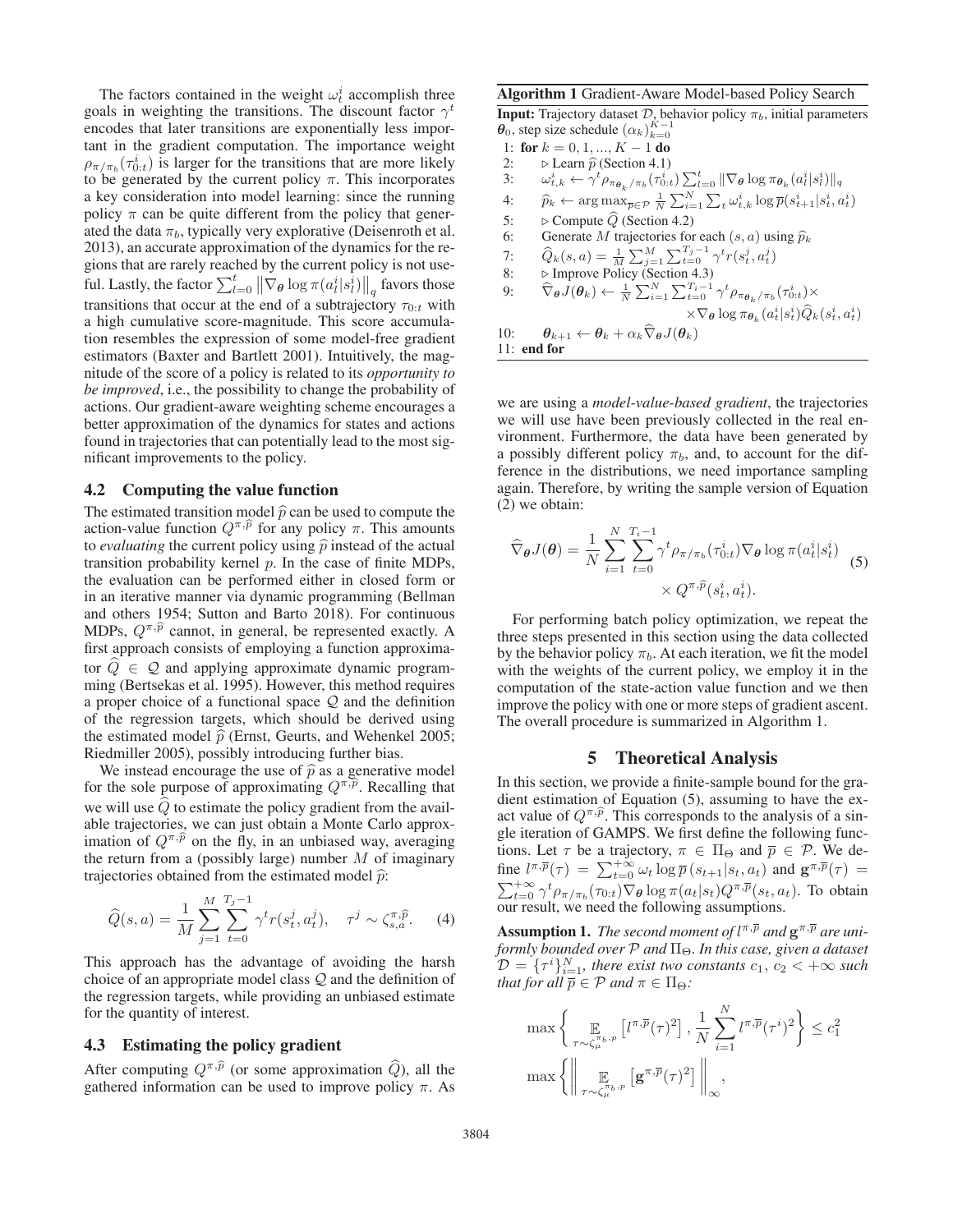$$
\left\| \frac{1}{N} \sum_{i=1}^{N} \mathbf{g}^{\pi, \overline{p}} (\tau^i)^2 \right\|_{\infty} \right\} \le R_{\max}^2 c_2^2.
$$

Assumption 2. *The pseudo-dimension of the hypothesis spaces*  $\{ \{ \pi, \overline{p} : \overline{p} \in \mathcal{P}, \pi \in \Pi \} \text{ and } \{ \mathbf{g}^{\pi, \overline{p}} : \overline{p} \in \mathcal{P}, \pi \in \Pi \}$ <br>*are bounded by*  $v < +\infty$ *are bounded by*  $v < +\infty$ *.* 

Assumption 1 is requiring that the overall effect of the importance weight  $\rho_{\pi/\pi_b}$ , the score  $\nabla_{\theta} \log \pi$  and the approximating transition model  $\bar{p}$  preserves the finiteness of the second moment. Clearly, a sufficient (albeit often unrealistic) condition is requiring all these quantities to be uniformly bounded. Assumption 2 is necessary to state learning theory guarantees. We are now ready to present the main result, which employs the learning theory tools of Cortes, Greenberg, and Mohri (2013).

**Theorem 5.1.** *Let*  $q \in [1, +\infty]$ *, d be the dimensionality of*  $\Theta$  *and*  $\hat{p} \in \mathcal{P}$  *be the maximizer of the objective function in*<br>Equation (2) obtained with  $N > 0$  independent trajectories *Equation* (3)*, obtained with* N > 0 *independent trajectories*  $\{\tau^i\}_{i=1}^N$ . Under Assumption 1 and 2, for any  $\delta \in (0,1)$ , with probability at least  $1 - 4\delta$  it holds that: *probability at least* 1 − 4δ *it holds that:*

$$
\|\widehat{\nabla}_{\theta}J(\theta) - \nabla_{\theta}J(\theta)\|_{q} \leq 2R_{\max} \left(d^{\frac{1}{q}}c_{2}\epsilon + \frac{\gamma\sqrt{2Zc_{1}\epsilon}}{1-\gamma}\right)
$$
  
+ 
$$
\frac{\gamma\sqrt{2}ZR_{\max}}{(1-\gamma)^{2}} \inf_{\overline{p}\in\mathcal{P}} \sqrt{\mathop{E}_{s,a\sim\eta_{\mu}^{\pi,p}}[D_{KL}(p(\cdot|s,a)||\overline{p}(\cdot|s,a))]},
$$
  
where  $\epsilon = \sqrt{\frac{v \log \frac{2eN}{v} + \log \frac{8(d+1)}{\delta}}{N}} \Gamma\left(\sqrt{\frac{v \log \frac{2eN}{v} + \log \frac{8(d+1)}{\delta}}{N}}\right)$   
and  $\Gamma(\xi) := \frac{1}{2} + \sqrt{1 + \frac{1}{2} \log \frac{1}{\xi}}.$ 

The theorem justifies the intuition behind the gradient estimation based on MVG. A model  $\bar{p}$  is good when it achieves a reasonable trade-off between the errors in approximation and estimation.<sup>4</sup> In the case of scarce data (i.e., small  $N$ ), it is convenient to choose a low-capacity model class  $P$ in order to reduce the error-enlarging effect of the pseudodimension  $v$ . However, this carries the risk of being unable to approximate the original model. Nonetheless, the approximation error depends on an expected value under  $\eta_{\mu}^{\pi,p}$ . Even a model class that would be highly misspecified w.r.t. an expectation computed under the state-action distribution  $\delta_{\mu\nu}^{\pi,\rho}$ can, perhaps surprisingly, lead to an accurate gradient estimation using our approach.

#### 6 Related Works

We now revise prior work in MBRL, focusing on policy search methods and those that include some level of awareness of the underlying control problem into model learning.

Policy Search with MBRL The standard approach consists in using a maximum likelihood estimation of the environment dynamics to perform simulations (or *imaginary rollouts*) through which a policy can be improved without further or with limited interactions with the environment (Deisenroth et al. 2013). This approach has taken

different forms, with the use of tabular models (Wang and Dietterich 2003), least-squares density estimation techniques (Tangkaratt et al. 2014) or, more recently, combinations of variational generative models and recurrent neural networks employed in world models based on mixture density networks (Ha and Schmidhuber 2018). Several methods incorporate the model uncertainty into policy updates, by using Gaussian processes and moment matching approximations (Deisenroth and Rasmussen 2011), Bayesian neural networks (Gal, McAllister, and Rasmussen 2016) or ensembles of forward models (Chua et al. 2018; Kurutach et al. 2018; Janner et al. 2019; Buckman et al. 2018). MBRL works that are particularly related to GAMPS are those employing estimated forward models that are accurate only locally (Abbeel, Quigley, and Ng 2006; Nguyen-Tuong, Seeger, and Peters 2009; Levine and Abbeel 2014), or using a *model-value based gradient* formulation (Abbeel, Quigley, and Ng 2006; Feinberg et al. 2018; Buckman et al. 2018; Heess et al. 2015) as described in Section 3.

Decision-aware MBRL The observation that, under misspecified model classes, the dynamics of the environment must be captured foreseeing the final task to be performed led to the development of decision-aware approaches for model learning (Farahmand, Barreto, and Nikovski 2017). While one of the first examples was a financial application (Bengio 1997), the idea was introduced into MBRL (Joseph et al. 2013; Bansal and others 2017) and the related adaptive optimal control literature (Piroddi and Spinelli 2003) by using actual evaluations of a control policy in the environment as a performance index for model learning. More similarly to our approach, but in the context of value-based methods, a theoretical framework called *value-aware* MBRL (Farahmand, Barreto, and Nikovski 2017) was proposed, in which the model is estimated by minimizing the expected error on the Bellman operator, explicitly considering its actual use in the control algorithm. Starting from this, further theoretical considerations and approaches have been proposed (Farahmand 2018; Asadi et al. 2018). Awareness of the final task to be performed has been also incorporated into stochastic dynamic programming (Donti, Amos, and Kolter 2017; Amos et al. 2018) and, albeit implicitly, into neural network-based works (Oh, Singh, and Lee 2017; Silver and others 2017; Luo et al. 2019), in which value functions and models consistent with each other are learned.

## 7 Experiments

We now present an experimental evaluation of GAMPS, whose objective is two-fold: assessing the effect of our weighting scheme for model learning and comparing the performance in batch policy optimization of our algorithm against model-based and model-free policy search baselines.

#### 7.1 Two-areas Gridworld

This experiment is meant to show how decision-awareness can be an effective tool to improve the accuracy of policy gradient estimates when using a forward model. The environment is a  $5 \times 5$  gridworld, divided into two areas (lower

<sup>&</sup>lt;sup>4</sup>It is worth noting that the estimation error is  $\tilde{\mathcal{O}}(N^{-\frac{1}{4}})$ .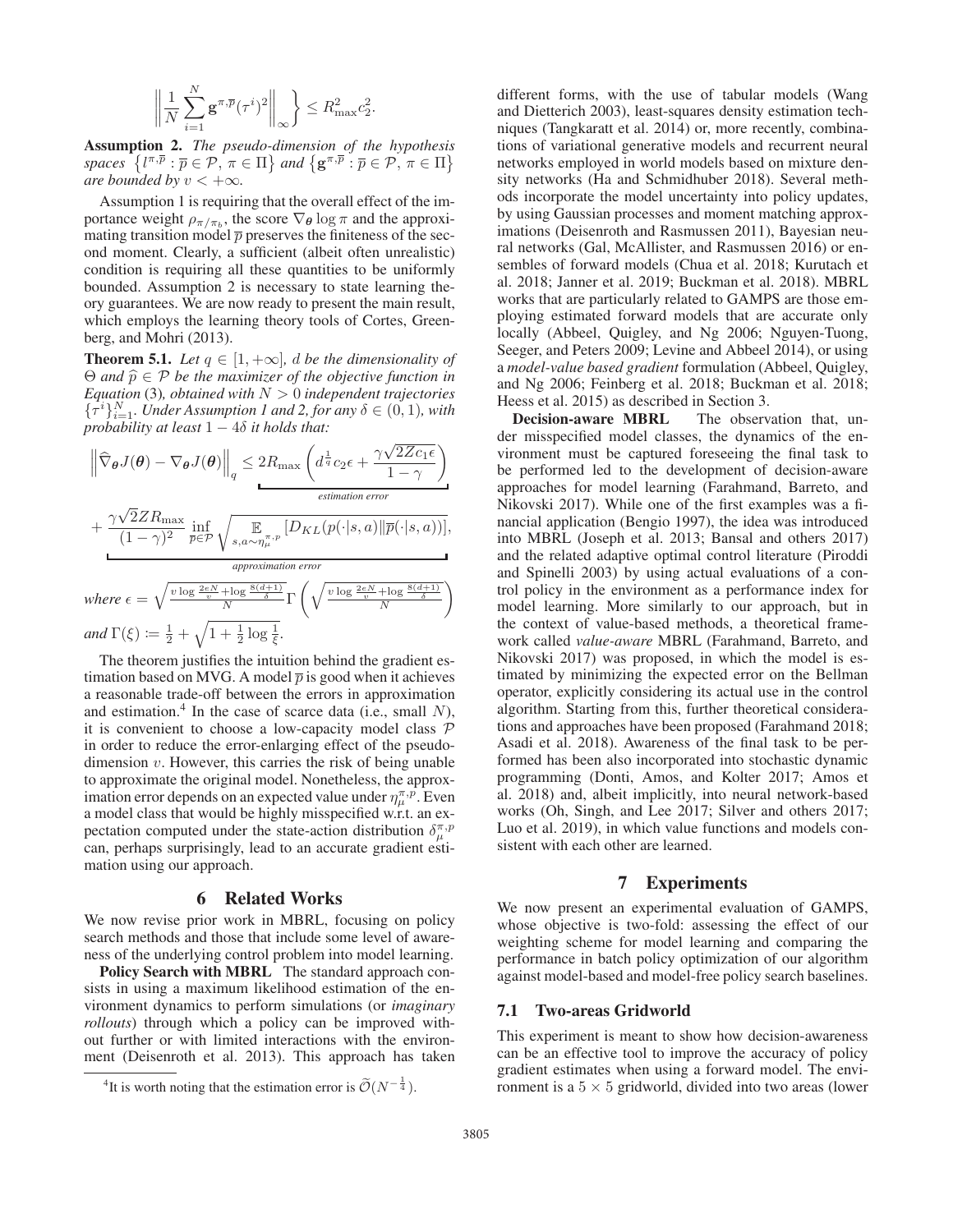

Figure 1: (a): Gridworld representation. The goal state is G and the possible initial states are  $\mu$ . The two areas with different dynamics are represented with different colors. (b) and (c): Normalized values of the empirical state-action distribution and the weighting factor for GAMPS. Each grid represents every state of the environment for the two most representative actions.

and upper) with different dynamics: the effect of a movement action of the agent is reversed in one area w.r.t. the other. Once the agent gets to the lower area, it is not possible to go back in the upper one (Figure 1a). We collect experience with a linear policy  $\pi_b$  that is deterministic on the lower area and randomly initialized in the upper area, which is also used as initial policy for learning.

The first goal of this experiment is to show that, with the use of gradient-awareness, even an extremely simple model class can be sufficiently expressive to provide an accurate estimate of the policy gradient. Hence, we use a forward model which, given the sole action executed by the agent (i.e., without knowledge of the current state), predicts the effect that it will cause on the position of the agent (i.e., up, down, left, right, stay). This model class cannot perfectly represent the whole environment dynamics at the same time, as it changes between the two areas. However, given the nature of policy  $\pi$ , this is not necessary, since only the modeling of the upper area, which is indeed representable with our model, would be enough to perfectly improve the policy. Nonetheless, this useful information has no way of being captured using the usual maximum likelihood procedure, which, during model learning, weighs the transitions just upon visitation, regardless of the policy. To experimentally assess how our approach addresses this intuitive point, we generate 1000 trajectories running  $\pi_b$  in the environment, and we first compare the maximum likelihood and the gradientaware weighting factors,  $\delta_{\mu}^{\pi,p}(s, a)$  and  $\eta_{\mu}^{\pi,p}(s, a)$ . The results (Figure 1b and 1c) show that our method is able, in a totally automatic way, to avoid assigning importance to the transitions in which the policy cannot be improved.

We further investigate the performance of GAMPS compared to batch learning with the maximum likelihood transition model (ML) and two classical model-free learning algorithms REINFORCE (Williams 1992) and PGT (Sutton et al. 2000). To adapt the latter two to the batch setting, we employ importance sampling in the same way as described in Equation (5), but estimating the Q-function using the same trajectories (and importance sampling as well). The results obtained by collecting different numbers of trajectories and evaluating on the environment are shown in Figure 2. When the data are too scarce, all compared algorithms struggle in

converging towards good policies, experiencing high variance.<sup>5</sup> It is worth noting that, with any amount of data we tested, the GAMPS learning curve is consistently above the others, showing superior performance even when considering the best iteration of all algorithms.

## 7.2 Continuous Control

To show that our algorithm is able to perform well also on continuous domains, we test its performance on a simulated Minigolf environment (Lazaric, Restelli, and Bonarini 2008; Tirinzoni, Salvini, and Restelli 2019) and the 3-link Swimmer robot control benchmark based on Mujoco (2012).

In the minigolf game, the agent hits a ball using a flatfaced golf club (the putter) with the goal of reaching a hole in the minimum number of strokes. Given only the distance to the hole, the agent chooses, at each step, the angular velocity of the putter which determines the next position of the ball. The episode terminates when the ball enters the hole, with reward 0, or when the agent overshoots, with reward  $-100$ . In all other cases, the reward is  $-1$  and the agent can try other hits. We further suppose that the minigolf course is divided into two areas, one twice larger than the other, with different terrains: the first, nearest to the hole and biggest, has the friction of a standard track; the second has very high friction, comparable to the one of an area with sand. We use Gaussian policies that are linear on six radial basis function features. The model predicts the difference from the previous state by sampling from a Gaussian distribution with linearly parameterized mean and standard deviation.

For the Mujoco swimmer the goal of the agent is to swim forward in a fluid. The policy is linear in the state features and the forward model is a 2-layer neural networks with 32 hidden neurons and tanh activation.

We evaluate GAMPS against the same baselines employed for the previous experiment. We collect a dataset of 50 and 100 trajectories for minigolf and swimmer respec-

<sup>&</sup>lt;sup>5</sup>In batch learning, performance degradation when the current policy  $\pi$  becomes too dissimilar from the behavioral policy  $\pi_b$  is natural due to the variance of the importance weights. To avoid this effect, a stopping condition connected to the effective sample size (Owen 2013) can be employed.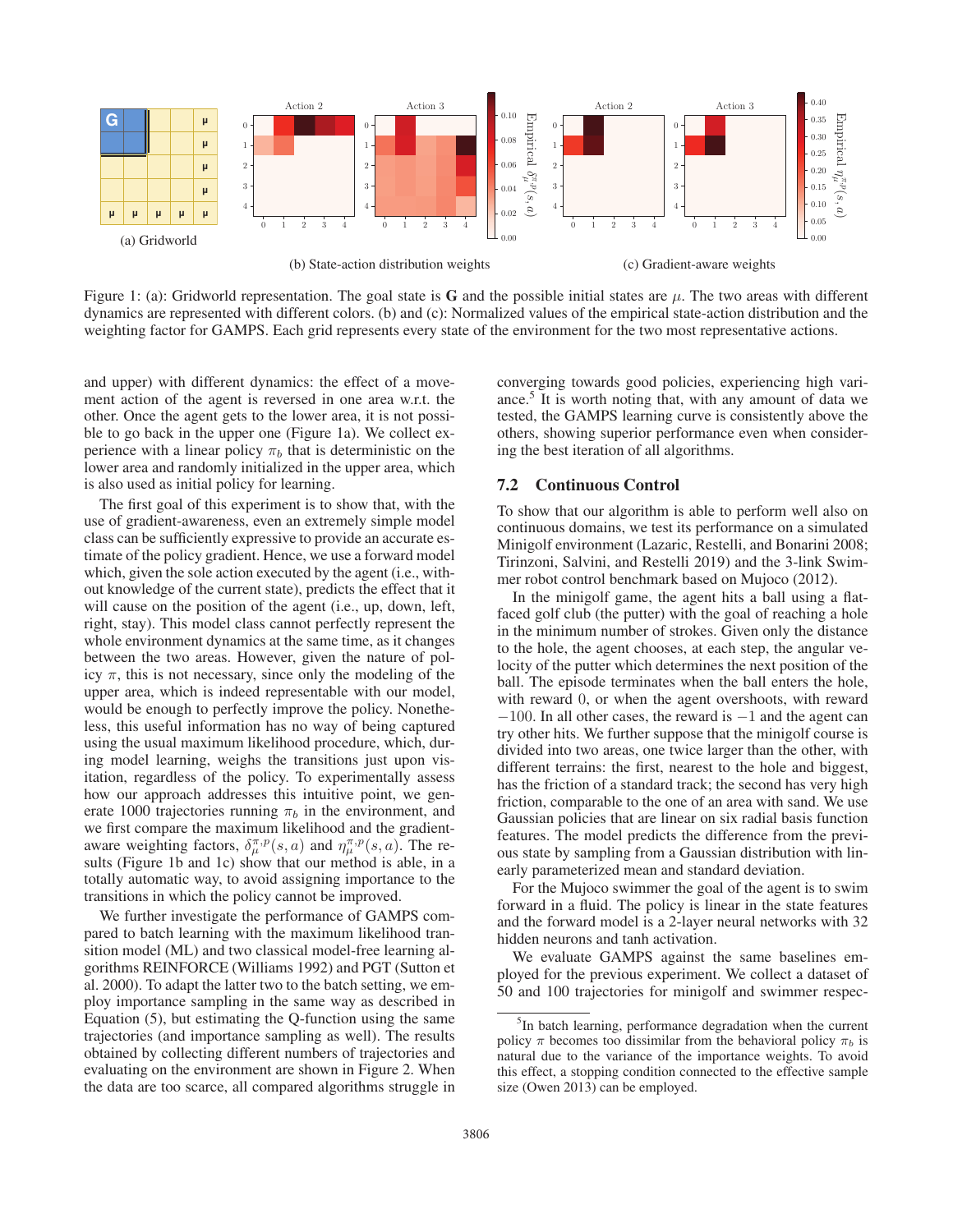

Figure 2: Average return on the gridworld. ML employs maximum-likelihood model estimation (20 runs, mean  $\pm$  std).



Figure 3: Average return in the minigolf domain using 50 trajectories and in the swimmer environment using 100 trajectories (10 runs, mean  $\pm$  std).

tively, using an explorative policy, and then run the algorithms for 30 and 20 iterations. Results in terms of average return are reported in Figure 3, showing that GAMPS outperforms all the other algorithms both in terms of terminal and maximum performance. In the minigolf domain, it is less susceptible to overfitting compared to the baselines, and it obtains a final policy able to reach the hole most of the time. In the swimmer environment, where powerful models are used, GAMPS still shows superior performance, validating the insight provided by Theorem 3.2 even in this setting.

# 8 Discussion and Conclusions

In this paper, we presented GAMPS, a batch gradient-aware model-based policy search algorithm. GAMPS leverages the knowledge about the policy that is being optimized for learning the transition model, by giving more importance to the aspects of the dynamics that are more relevant for improving its performance. We derived GAMPS from the minimization of the bias of the model-value-based gradient, an approximation for the policy gradient that mixes trajectories collected in the real environment together with a value function computed with the estimated model. Our theoretical analysis validates the intuition that, when dealing with low capacity models, it is convenient to focus their representation capabilities on the portions of the environment that are most crucial for improving the policy. The empirical validation demonstrates that, even when extremely simple model classes are considered, GAMPS is able to outperform the baselines.

The main limitations of GAMPS are in the need to reuse all the samples in model learning at each iteration and in the compounding errors during rollouts. Future work could focus on mitigating these issues, as well as on adapting GAMPS to the interactive scenario, by leveraging existing on/off-policy approaches (Metelli et al. 2018), and on different ways to exploit gradient-aware model learning.

## Acknowledgments

This work has been partially supported by the Italian MIUR PRIN 2017 Project ALGADIMAR "Algorithms, Games, and Digital Market".

## References

Abbeel, P.; Quigley, M.; and Ng, A. Y. 2006. Using inaccurate models in reinforcement learning. In *Proceedings of the 23rd international conference on Machine learning*, 1–8. ACM.

Amos, B.; Jimenez, I.; Sacks, J.; Boots, B.; and Kolter, J. Z. 2018. Differentiable mpc for end-to-end planning and control. In *Advances in Neural Information Processing Systems*, 8289–8300.

Asadi, K.; Cater, E.; Misra, D.; and Littman, M. L. 2018. Equivalence between wasserstein and value-aware model-based reinforcement learning. *arXiv preprint arXiv:1806.01265*.

Bansal, S., et al. 2017. Goal-driven dynamics learning via bayesian optimization. *2017 IEEE 56th Annual Conference on Decision and Control (CDC)* 5168–5173.

Baxter, J., and Bartlett, P. L. 2001. Infinite-horizon policy-gradient estimation. *Journal of Artificial Intelligence Research* 15:319–350.

Bellman, R., et al. 1954. The theory of dynamic programming. *Bulletin of the American Mathematical Society* 60(6):503–515.

Bengio, Y. 1997. Using a financial training criterion rather than a prediction criterion. *International journal of neural systems*.

Bertsekas, D. P.; Bertsekas, D. P.; Bertsekas, D. P.; and Bertsekas, D. P. 1995. *Dynamic programming and optimal control*, volume 1. Athena scientific Belmont, MA.

Buckman, J.; Hafner, D.; Tucker, G.; Brevdo, E.; and Lee, H. 2018. Sample-efficient reinforcement learning with stochastic ensemble value expansion. In *Advances in Neural Information Processing Systems*, 8224–8234.

Chua, K.; Calandra, R.; McAllister, R.; and Levine, S. 2018. Deep reinforcement learning in a handful of trials using probabilistic dynamics models. In *Advances in Neural Information Processing Systems*, 4754–4765.